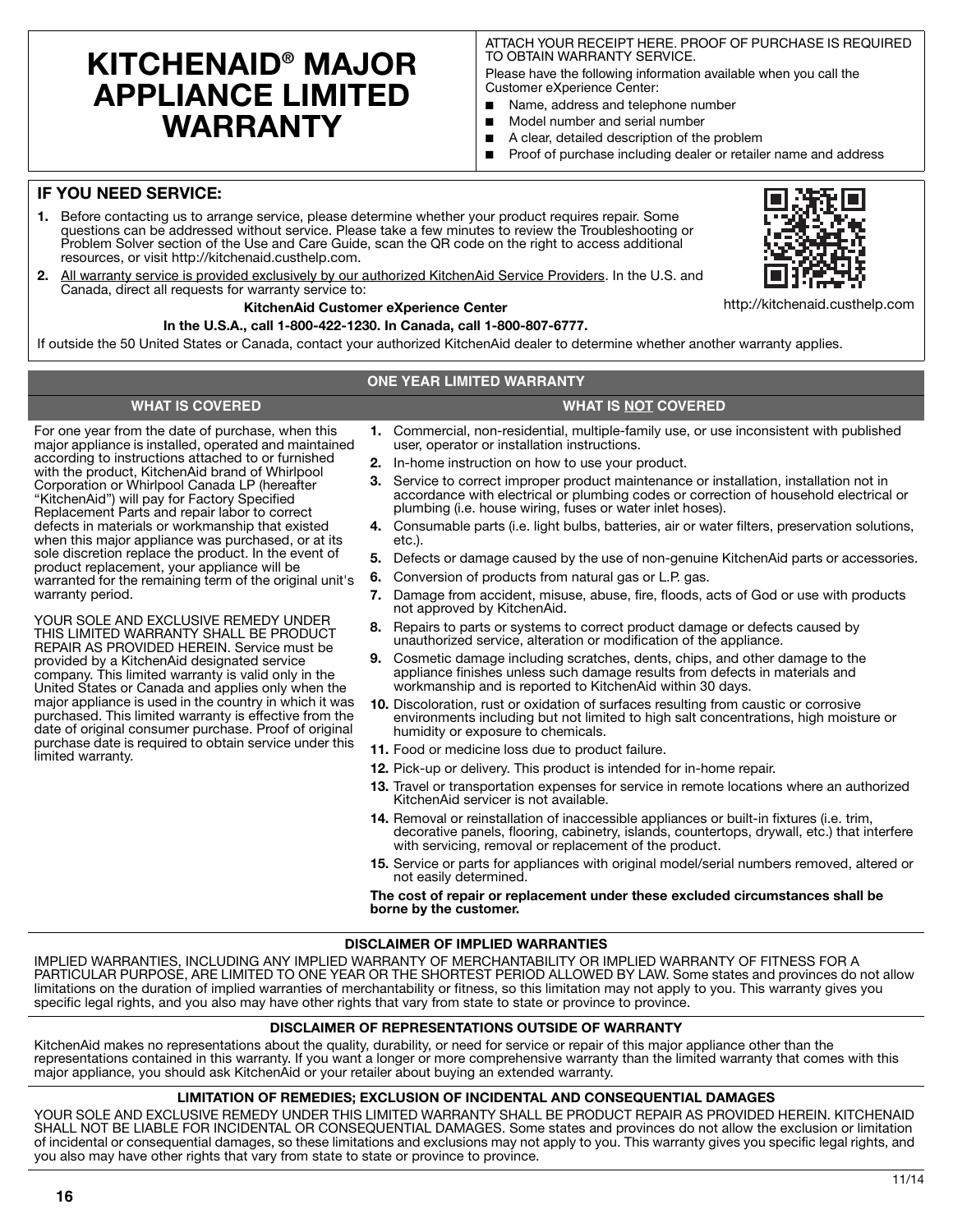# ASSISTANCE OU SERVICE

# **Si vous avez besoin de service**

Consulter la page de garantie du présent manuel.

# **Si vous avez besoin de pièces de rechange**

Si vous avez besoin de commander des pièces de rechange, nous vous recommandons d'utiliser seulement des pièces spécifiées par l'usine. Les pièces spécifiées par l'usine conviendront et fonctionneront bien car elles sont fabriquées avec la même précision que celles utilisées pour fabriquer chaque nouvel appareil.

Pour localiser des pièces spécifiées par l'usine dans votre région, composer le numéro de téléphone d'aide à la clientèle suivant ou appeler le centre de service désigné le plus proche.

# Au Canada

Veuillez appeler sans frais le Centre pour l'eXpérience de la clientèle de Whirlpool Canada LP au : **1-800-807-6777** ou visitez notre site Web à **www.kitchenaid.ca**.

# **Nos consultants vous renseigneront sur les sujets suivants :**

- Programmation d'une intervention de dépannage. Les techniciens de service désignés par KitchenAid sont formés pour remplir la garantie des produits et fournir un service après garantie partout au Canada.
- Caractéristiques et spécifications sur toute notre gamme d'appareils électroménagers.
- Références aux marchands locaux.
- Consignes d'utilisation et d'entretien.
- Vente d'accessoires et de pièces de rechange.

# **Pour plus d'assistance**

Si vous avez besoin de plus d'assistance, vous pouvez soumettre par écrit toute question ou préoccupation à Whirlpool Canada LP à l'adresse suivante :

Centre pour l'eXpérience de la clientèle Whirlpool Canada LP 200 - 6750 Century Ave. Mississauga, Ontario L5N 0B7

Veuillez inclure dans votre correspondance un numéro de téléphone où l'on peut vous joindre dans la journée.

# Accessoires

# **Ensemble de filtres à charbon (lot de 2 filtres)**

(pour installations sans décharge à l'extérieur uniquement) Commander la référence W10272068

# **Ensemble d'air de compensation de 6" (15,2 cm)**

(consulter les codes du bâtiment local) Commander la référence W10446915

# **Ensemble de ventilateur déporté intelligent**

Commander la référence W10692945

# **Ensemble de recyclage**

(pour installations sans décharge à l'extérieur uniquement) Commander la référence W10490330

# **Ensemble de cordon d'alimentation**

Commander la référence W10613691

#### **Ensemble de support de montage pour le moteur/clapet de 3¼" x 10" (8,3 x 25,4 cm)**

(comprend les vis et le support de montage pour le moteur arrière) (pour décharge à l'arrière uniquement) Commander la référence W10692946

# **GARANTIE LIMITÉE DES GROS APPAREILS MÉNAGERS KITCHENAID®**

ATTACHEZ ICI VOTRE REÇU DE VENTE. UNE PREUVE D'ACHAT EST OBLIGATOIRE POUR OBTENIR L'APPLICATION DE LA GARANTIE.

Lorsque vous appelez le centre d'eXpérience de la clientèle, veuillez garder à disposition les renseignements suivants :

- Nom, adresse et numéro de téléphone
- Numéros de modèle et de série
- Une description claire et détaillée du problème rencontré
- Une preuve d'achat incluant le nom et l'adresse du marchand ou du détaillant

# **SI VOUS AVEZ BESOIN DE SERVICE :**

**1.** Avant de nous contacter pour obtenir un dépannage, veuillez déterminer si des réparations sont nécessaires pour votre produit. Certains problèmes peuvent être résolus sans intervention de dépannage. Prenez quelques minutes pour parcourir la section Dépannage ou Résolution de problèmes du guide d'utilisation et d'entretien, scannez le code QR ci-contre avec votre téléphone intelligent pour accéder à des ressources supplémentaires, ou rendez-vous sur le site http://www.kitchenaid.ca. **2.** Tout service sous garantie doit être effectué exclusivement par nos fournisseurs de dépannage autorisés KitchenAid.



http://www.kitchenaid.ca

#### **Centre d'eXpérience de la clientèle KitchenAid Aux É.-U., composer le 1-800-422-1230. Au Canada, composer le 1-800-807-6777.**

Aux É.-U. et au Canada, dirigez toutes vos demandes de service sous garantie au

Si vous résidez à l'extérieur du Canada et des 50 États des États-Unis, contactez votre marchand KitchenAid autorisé pour déterminer si une autre garantie s'applique.